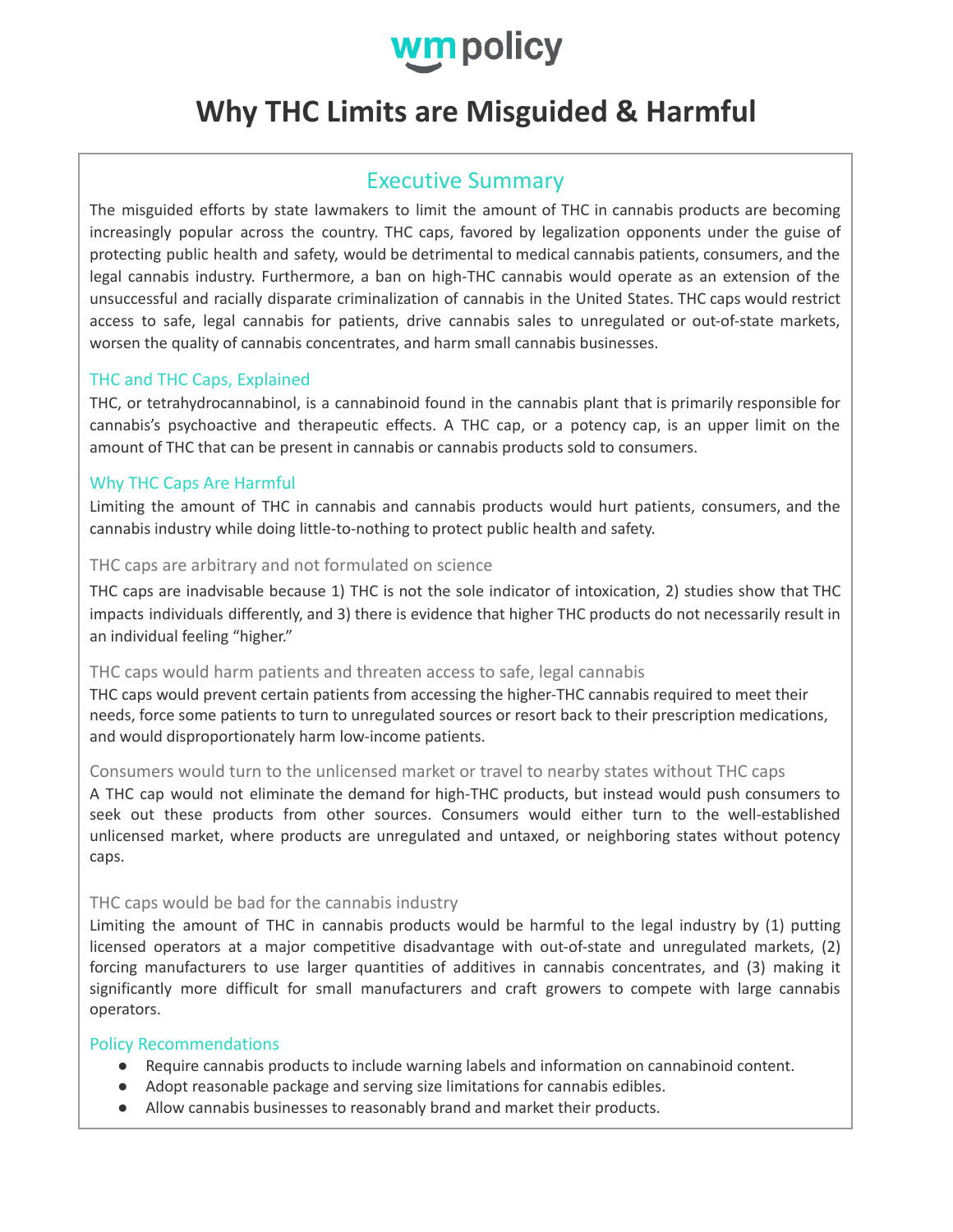● Use cannabis tax revenue to fund healthcare programs, research, and educational campaigns.

## THC Caps, Explained

A THC cap, or a potency cap, is an upper limit on the amount of THC that can be present in cannabis or cannabis products sold to consumers. For example, recent legislation in Florida attempted to impose a 10% THC limit on all cannabis flower and a 60% THC limit on all concentrates.

 $1$  Facing significant backlash from patients, veterans, doctors, and the industry, the effort to cap THC in Florida was ultimately unsuccessful. Additional attempts to limit THC have recently been made in Colorado, Washington, Montana, and Massachusetts, but none have yet been successful.<sup>2</sup> Potency caps currently exist in states with highly restrictive medical cannabis programs, such as Texas, where medical cannabis products cannot exceed 1% THC. Vermont and Connecticut are the only adult-use states with THC caps. In both states, cannabis flower is limited to 30% THC, and concentrates cannot exceed 60% THC. Proponents of potency caps believe that restricting the amount of THC in cannabis and cannabis products will minimize the potentially harmful effects associated with the consumption of high-THC cannabis.

## What is THC?

THC, or tetrahydrocannabinol, is a cannabinoid found in the cannabis plant that is primarily responsible for cannabis's psychoactive and therapeutic effects. A cannabinoid is a chemical compound produced by many biological species, from plants to mammals. Kale, Brussels sprouts, carrots, and even humans naturally produce their own cannabinoids.<sup>3,4</sup> Cannabinoids interact with the body's endocannabinoid system, which is a system of cannabinoid receptors that "[regulate and control] many of our most critical bodily functions such as learning and memory, emotional processing, sleep, temperature control, pain control, inflammatory and immune responses, and eating."<sup>5</sup> There are over 100 known cannabinoids found in the cannabis plant, with THC and cannabidiol, or CBD, being the most well-known.

THC is often used as a shorthand for delta-9-tetrahydrocannabinol (delta-9 THC). However, there are several chemical analogs of THC, including delta-8 THC, delta-10 THC, THC-a, THCP, 11-hydroxy-THC, and THCV. Though delta-9 THC is not the only psychoactive compound found in cannabis, it is regarded as the *primary* psychoactive cannabinoid. Most states with legal medical or adult-use cannabis define "THC" to mean solely delta-9 THC, but there are some states, such as Nevada, that define THC as both delta-9 THC and delta-8 THC.

#### **Common THC Analogs**

<sup>1</sup>Florida, House of Representatives. HB 1455 (2021) - Regulation of Medical Marijuana. *MyFloridaHouse.Gov*, Introduced 21 Feb. 2021, [www.myfloridahouse.gov/Sections/Bills/billsdetail.aspx?BillId=72700](http://www.myfloridahouse.gov/Sections/Bills/billsdetail.aspx?BillId=72700)

<sup>2</sup>Demko, Paul, and Natalie Fertig. "The Cannabis Industry's next War: How Strong Should Its Weed Be?" *POLITICO*, POLITICO, 29 Apr. 2021, [www.politico.com/news/2021/04/29/cannabis-industry-next-war-485044.](http://www.politico.com/news/2021/04/29/cannabis-industry-next-war-485044.)

<sup>3</sup> Gertsch, Jürg et al. "Phytocannabinoids beyond the Cannabis plant - do they exist?." *British journal of pharmacology* vol. 160,3 (2010): 523-9. doi:10.1111/j.1476-5381.2010.00745.x

<sup>4</sup>Fride, Ester. "The Endocannabinoid-CB1 Receptor System in Pre- and Postnatal Life." *European Journal of Pharmacology*, Elsevier, 17 Aug. 2004, [www.sciencedirect.com/science/article/abs/pii/S0014299904007423.](http://www.sciencedirect.com/science/article/abs/pii/S0014299904007423.)

<sup>5</sup> Grinspoon, Peter. "The Endocannabinoid System: Essential and Mysterious." *Harvard Health Publishing*, Harvard Medical School, 11 Aug. 2021, [www.health.harvard.edu/blog/the-endocannabinoid-system-essential-and-mysterious-202108112569.](http://www.health.harvard.edu/blog/the-endocannabinoid-system-essential-and-mysterious-202108112569.)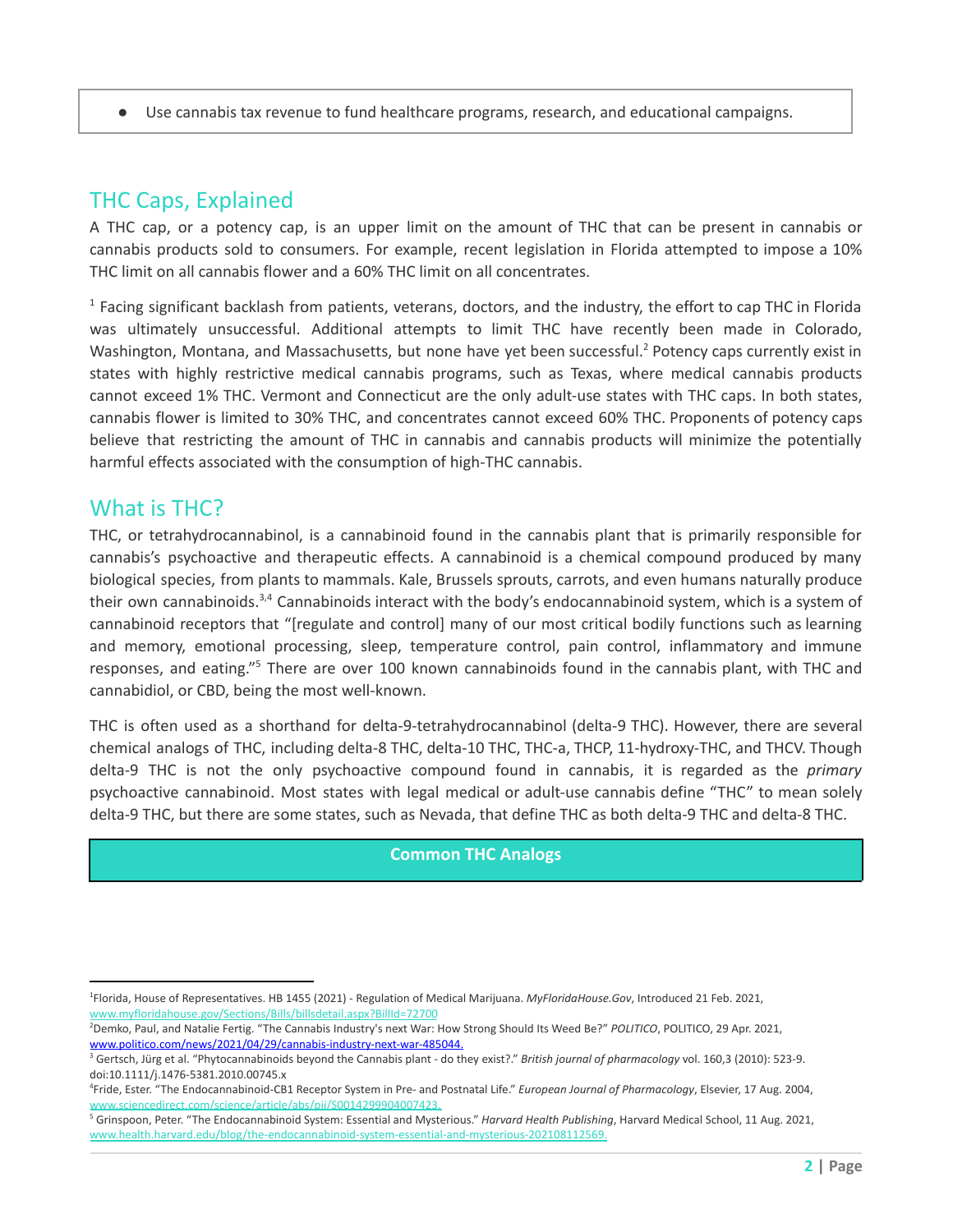**Delta-9 THC:** Delta-9 THC is the most common THC analog and is largely responsible for the psychoactive and therapeutic effects associated with cannabis consumption. While it is important to note that delta-9 THC is not the only psychoactive cannabinoid, it is the main psychoactive component found in cannabis.

**Delta-8 THC:** Delta-8 THC is an isomer of Delta-9 THC, or a degraded form of Delta-9 THC. Delta-8 THC occurs naturally in cannabis in very small quantities, or CBD can be converted into Delta-8 THC through a chemical process known as isomerization. Delta-8 THC and Delta-9 THC have nearly-identical molecular structures, but there are key differences in how each cannabinoid impacts the body. Delta-8 THC has psychoactive effects, but to a lesser degree than Delta-9 THC.

**Delta-10 THC:** Delta-10 THC is a naturally occurring cannabinoid that interacts with the body's endocannabinoid system in a similar manner as Delta-9 THC and Delta-8 THC. Though Delta-10 THC occurs in small quantities in cannabis, the majority of Delta-10 products come from hemp-derived CBD. Delta-10 THC is known to be psychoactive, but there is limited research on its effect on the body.

#### **For the remainder of this paper, "THC" refers to delta-9 THC, unless otherwise specified.**

#### Medical benefits of THC

Cannabis is widely recognized for its medical value in treating or easing the symptoms of a number of serious medical conditions. According to Americans For Safe Access' 2020 State of the States Report, there are an estimated 4.4 million current medical cannabis users in the United States and over 100 qualifying conditions in state medical cannabis programs.<sup>6</sup> As of June 2022, thirty-seven states have legalized cannabis for medical use, and eleven states have legalized CBD or low-THC medical cannabis. Only two states- Idaho and Nebraska- have not legalized some form of medical cannabis. 7

THC is the main cannabinoid associated with the therapeutic benefits of cannabis. Multiple studies have demonstrated THC's efficacy in treating nausea, chronic pain, PTSD, multiple sclerosis, HIV/AIDS-related symptoms, and more.<sup>8</sup> Though cannabis remains illegal at the federal level in the United States, the FDA has approved two drug products, Marinol and Syndros, that contain dronabinol, a synthetic delta-9 THC. According to the FDA, both Marinol and Syndros are "used to treat nausea associated with cancer chemotherapy and for the treatment of anorexia associated with weight loss in AIDS patients."<sup>9</sup>

#### How much THC is in cannabis?

The amount of THC in cannabis, often referred to as a product's "potency," is typically expressed as the number of milligrams per serving or as a percentage. Total THC varies based on several factors, including product type, strain, and how the cannabis is grown. Cannabis flower typically ranges from 10% to 25% THC, but certain strains can exceed 30% THC. Cannabis concentrates contain much higher percentages of THC, often ranging from 60% to 90% depending on the method of concentration. For example, the average THC percentage for flower sold in Colorado in 2019 was 18.8%, and the average THC for concentrates was 69.4%.<sup>10</sup>

<sup>6</sup>"2020 State of the States Report." *Americans for Safe Access,* Americans for Safe Access, 2020, [www.safeaccessnow.org/sos.](http://www.safeaccessnow.org/sos.)

<sup>&</sup>lt;sup>7</sup> While Kansas permits the use of CBD oil, any amount of THC is strictly prohibited in the state. This creates a de facto ban, as all CBD products contain at least trace amounts of THC.

<sup>8</sup>"The Medical Value of Marijuana and Related Substances." *Marijuana and Medicine: Assessing the Science Base,* by Janet E. Joy et al., National Academy Press, 1999. <https://www.ncbi.nlm.nih.gov/books/NBK230711/>

<sup>9</sup>"FDA and Cannabis: Research and Drug Approval Process." *U.S. Food and Drug Administration,* FDA, 1 Oct. 2020,

[www.fda.gov/news-events/public-health-focus/fda-and-cannabis-research-and-drug-approval-process.](http://www.fda.gov/news-events/public-health-focus/fda-and-cannabis-research-and-drug-approval-process.)

<sup>&</sup>lt;sup>10</sup>MPG Consulting, and University of Colorado Boulder, Leeds School of Business. Colorado Department of Revenue, Marijuana Enforcement Division, 2019, *2019 Regulated Marijuana Market Update Report* ,

[www.colorado.gov/pacific/sites/default/files/2019%20Regulated%20Marijuana%20Market%20Update%20Report%20Final.pdf.](http://www.colorado.gov/pacific/sites/default/files/2019%20Regulated%20Marijuana%20Market%20Update%20Report%20Final.pdf.)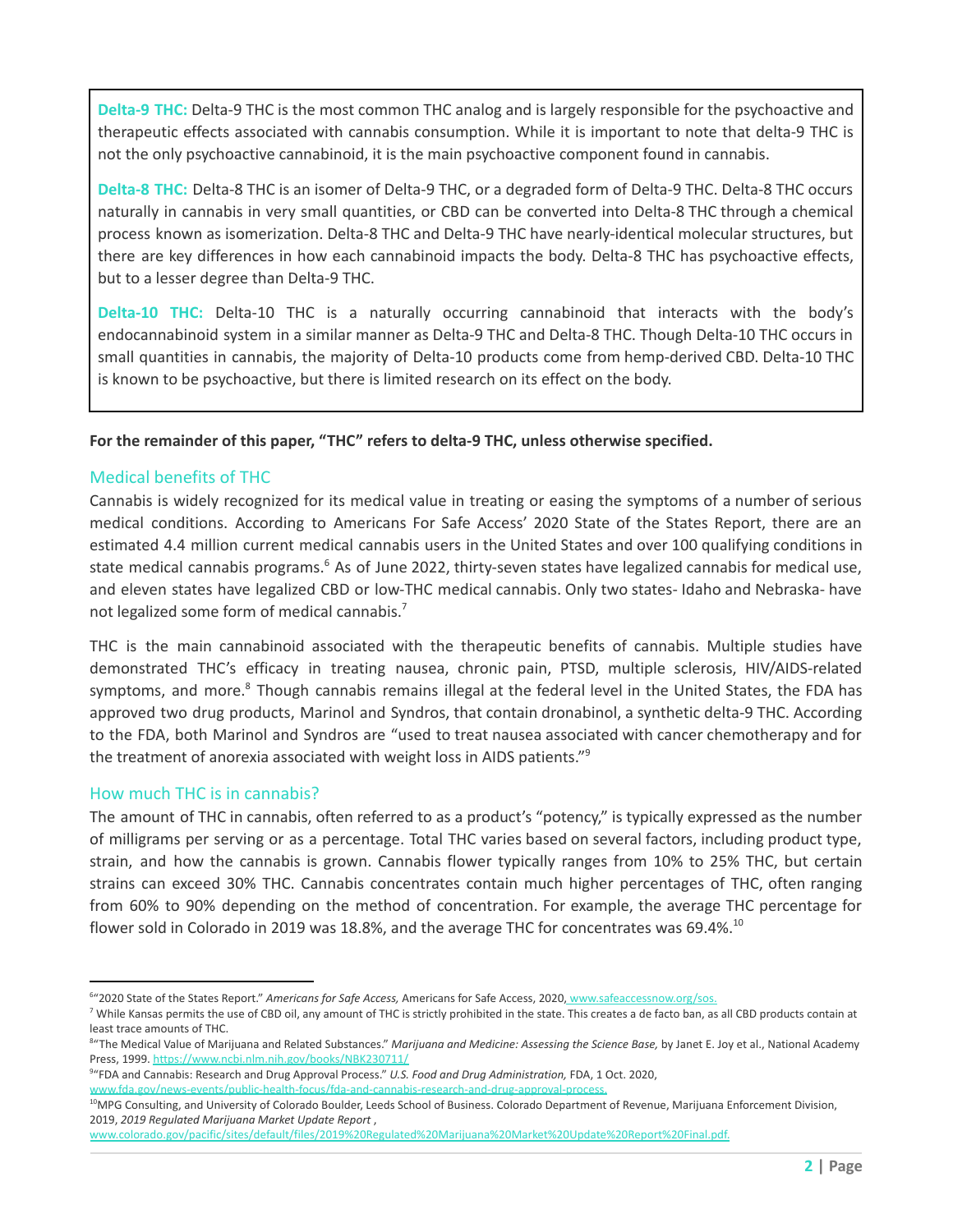There is evidence that, over time, the average amount of THC found in cannabis has steadily increased. A recent study found that the concentrations of delta-9 THC across international markets have increased significantly between 1970 and 2017. The average THC for flower and resin increased approximately .29% and .57% each year, respectively.<sup>11</sup> This rise in the average THC in cannabis can likely be attributed to an increase in demand for higher THC cannabis and improvements in cultivation and manufacturing technology.

## Why THC Caps Are Harmful

Limiting the amount of THC in cannabis and cannabis products would hurt patients, consumers, and the industry while doing little-to-nothing to protect public health and safety. THC caps are misguided and harmful because:

- THC caps are arbitrary and not formulated on science;
- THC caps would harm patients and threaten access to safe, legal cannabis;
- Consumers would seek out higher potency products from the unlicensed market or travel to nearby states without THC caps;
- THC caps would be detrimental to the regulated cannabis industry.

#### THC caps are arbitrary and not formulated on science

THC caps are inadvisable policy because 1) THC is not the sole indicator of intoxication, 2) THC impacts individuals differently, and 3) there is evidence that higher THC products do not necessarily result in an individual feeling "higher."

#### THC is not the sole indicator of intoxication

THC is not the only compound in cannabis that impacts an individual's impairment levels, therefore THC caps are an erroneous approach to discouraging intoxication. While delta-9 THC is the primary cannabinoid associated with the psychoactive effects of cannabis, there are numerous other compounds in the plant that affect how "high" a person feels. When multiple compounds in cannabis interact, their effects may be altered or enhanced. This is known as the *entourage effect*.<sup>12</sup> A study published in the British Journal of Pharmacology found supporting evidence that the addition of certain cannabinoids and terpenes (aromatic compounds found in plants, including cannabis) may "strengthen and broaden clinical applications and improve the therapeutic index of cannabis extracts containing THC."<sup>13</sup> While more research is needed on the entourage effect and how different cannabis compounds interact, focusing entirely on THC to curb intoxication is an unscientific, arbitrary approach to regulating cannabis.

#### THC impacts individuals differently

Cannabis affects individuals differently, making THC caps a fundamentally flawed method of preventing overconsumption and intoxication. Depending on a number of factors, including one's genetics, past cannabis use, and product and strain type, the effects of THC consumption will vary from person to person. A 2020 study examining how cannabis impacts an individual's ability to drive concluded that there is a "poor and inconsistent relationship between magnitude of impairment and THC concentrations in biological samples."<sup>14</sup> Participants in this study displayed different impairment levels during a driving simulation, despite consuming the same

<sup>&</sup>lt;sup>11</sup>Freeman, Tom P. et al. "Changes in Delta-9-Tetrahydrocannabinol (Thc) and Cannabidiol (Cbd) Concentrations in Cannabis over Time: Systematic Review and Meta‐Analysis." *Addiction*, vol. 116, no. 5, 2020, pp. 1000–1010., doi:10.1111/add.15253.

<sup>12</sup>Ratliff, Sarah. "The Science behind the Entourage Effect." *Cannabis Technology News*, 18 June 2020,

[www.cannabistech.com/articles/what-is-the-entourage-effect-in-cannabis/.](http://www.cannabistech.com/articles/what-is-the-entourage-effect-in-cannabis/.)

<sup>13</sup>Russo, Ethan B. "Taming THC: potential cannabis synergy and phytocannabinoid-terpenoid entourage effects." *British journal of pharmacology* vol. 163,7 (2011): 1344-64. doi:10.1111/j.1476-5381.2011.01238.x

<sup>14</sup>Arkell, Thomas R. et al. "The Failings of per Se Limits to Detect Cannabis-Induced Driving Impairment: Results from a Simulated Driving Study." *Traffic Injury Prevention*, vol. 22, no. 2, 2021, pp. 102–107., doi:10.1080/15389588.2020.1851685.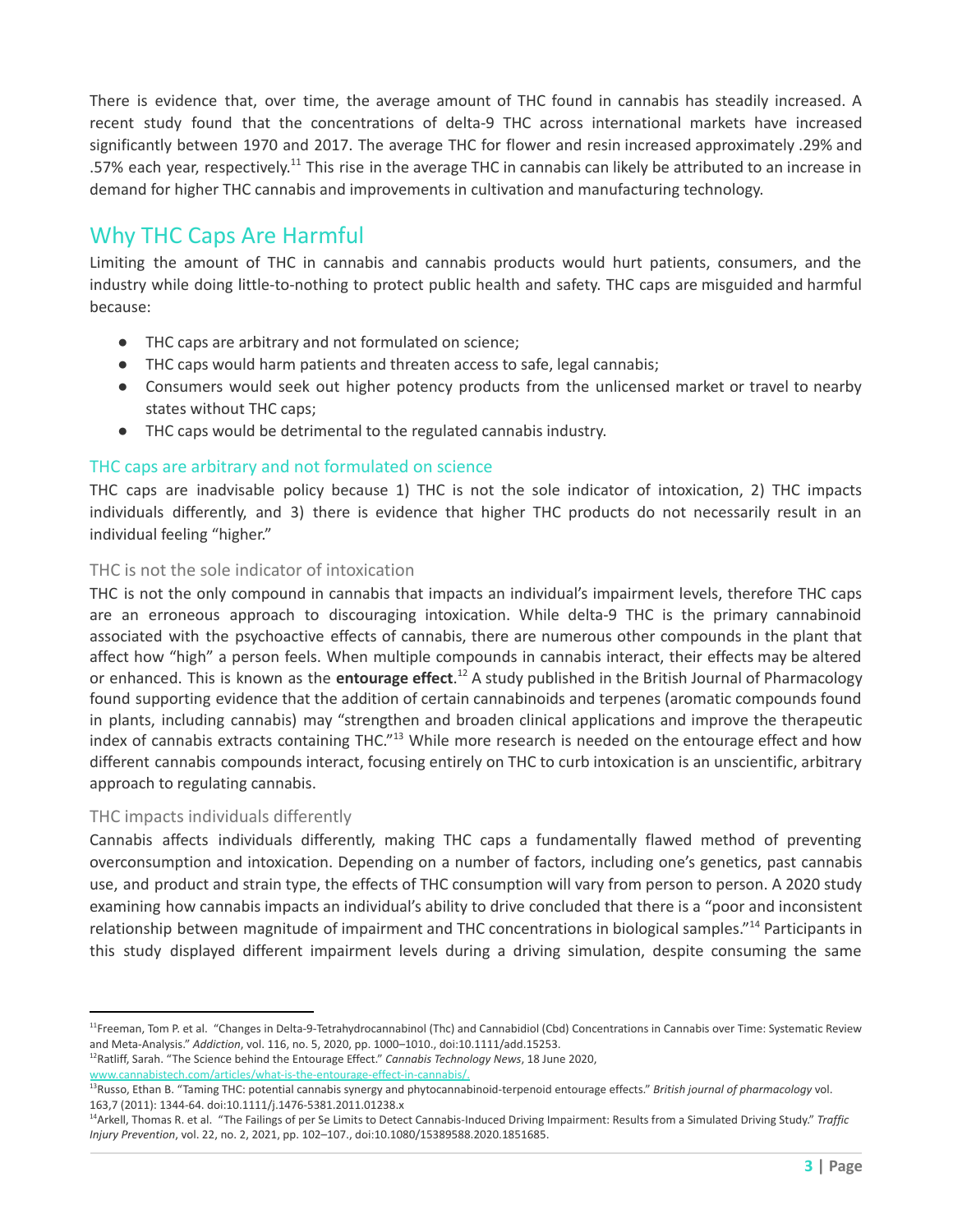amount of cannabis beforehand. This study demonstrates that the same cannabis product with the same THC concentration will impact individuals differently.

Dr. Staci Gruber, the director of the Marijuana Investigations for Neuroscientific Discovery programs at McLean Hospital, told the Boston Globe, "it's already clear that it's not just about what and how much [cannabis] you're using, it's about how you're wired."<sup>15</sup> Where a cannabis product with 10% THC might be the optimal treatment for one patient, it may be too much, or not enough, for someone else.

#### Higher THC doesn't necessarily mean "higher"

Emerging evidence shows that higher THC products do not necessarily equate to greater levels of impairment. A recent study from the University of Colorado Boulder had participants consume either high-THC concentrates (70% to 90% THC) or lower THC flower (16% -24% THC) and were assessed after.<sup>16</sup> The researchers found that, despite both groups consuming vastly different levels of THC, "short-term subjective and neurobehavioral impairments did not track specifically with strength of the cannabis consumed." While higher THC levels in cannabis may be associated with greater relief or medical benefit, THC content is not necessarily a reliable indicator of individual intoxication.

#### THC caps would harm patients and threaten access to safe, legal cannabis

THC caps would harm patients who rely on cannabis to treat various debilitating medical conditions by: (1) preventing certain patients from accessing the higher-THC products required to meet their needs, (2) forcing some patients to purchase cannabis from the unregulated cannabis market or resort back to their prescription medications, and (3) disproportionately impacting low-income patients and putting them at risk of losing access to their medicine. **Medical patients, under the guidance of their recommending practitioner, should be given the freedom to choose the cannabis products most suitable to treat their individual medical needs.**

#### Certain patients rely on high-THC cannabis, and a potency cap would take away their medicine

A reactionary ban on higher THC products runs the risk of preventing some patients from accessing the products needed to treat their specific condition. Because THC impacts individuals differently, higher THC products may be necessary to meet the needs of certain patients. A growing body of evidence shows that higher levels of THC may be associated with higher levels of pain relief. According to a 2019 study examining self-reported data of the pain levels of medical patients before and after using cannabis, "only higher THC levels were independently associated with greater symptom relief."<sup>17</sup> A separate study examining the pain relief effect of THC at different doses for patients experiencing cancer-related pain found that the level of relief was "significantly superior" to the placebo at higher dose levels (15mg and 20mg of THC).<sup>18</sup> Another study found that a majority of patients surveyed who used cannabis to treat migraines preferred a high-THC cannabis strain. <sup>19</sup> While more research is needed, these studies help demonstrate how higher THC cannabis can be more suitable for certain medical conditions.

#### A THC cap would push patients to the unregulated market or back to prescription medications

A THC cap coupled with strict possession limits would either push consumers to purchase additional cannabis from unregulated sources or, in some cases, result in patients supplementing with prescription medications to

<sup>15</sup>Adams, Dan. "Ediblocked: Some People Can't Get High from Eating Marijuana, and Scientists Aren't Sure Why." *The Boston Globe*, 16 May 2021, [www.bostonglobe.com/2021/05/12/marijuana/ediblocked-some-people-cant-get-high-eating-marijuana-scientists-arent-sure-why/.](http://www.bostonglobe.com/2021/05/12/marijuana/ediblocked-some-people-cant-get-high-eating-marijuana-scientists-arent-sure-why/.)

<sup>&</sup>lt;sup>16</sup> Bidwell LC, Ellingson JM, Karoly HC, et al. Association of Naturalistic Administration of Cannabis Flower and Concentrates With Intoxication and Impairment. *JAMA Psychiatry.* 2020;77(8):787–796. doi:10.1001/jamapsychiatry.2020.0927

<sup>17</sup> Stith, S.S., Vigil, J.M., Brockelman, F. et al. "The Association between Cannabis Product Characteristics and Symptom Relief." *Scientific Reports* 9, 2712 (2019). https://doi.org/10.1038/s41598-019-39462-1

<sup>18</sup> Noyes R Jr, Brunk SF, Baram DA, Canter A. "Analgesic effect of delta-9-tetrahydrocannabinol." *Journal of Clinical Pharmacology.* 1975 Feb-Mar;15(2-3):139-43. doi: 10.1002/j.1552-4604.1975.tb02348.x.

<sup>&</sup>lt;sup>19</sup>Baron EP, Lucas P, Eades J, Hogue O. "Patterns of medicinal cannabis use, strain analysis, and substitution effect among patients with migraine, headache, arthritis, and chronic pain in a medicinal cannabis cohort." *Journal of Headache Pain.* 2018 May 24;19(1):37. doi: 10.1186/s10194-018-0862-2.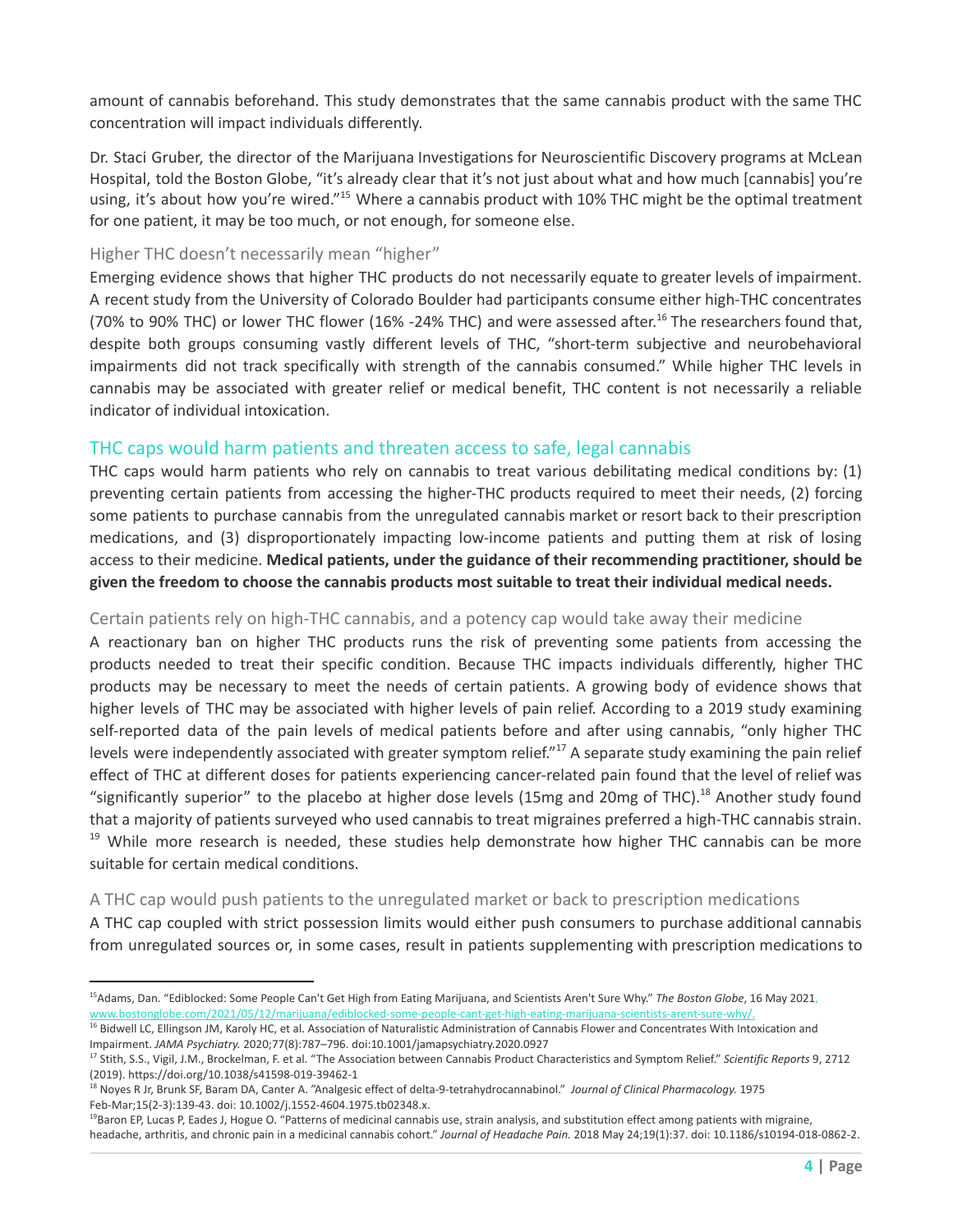sufficiently treat their condition. For example, cannabis has been demonstrated to reduce or entirely replace opioids for some patients. In states with a possession limit, such as Oregon and Vermont, where consumers can possess up to 1 ounce of cannabis, a THC cap could entirely prevent patients from legally acquiring the amount of THC necessary to address their medical needs. Restricting access to high-THC cannabis products may force some individuals to turn back to their prescriptions or purchase cannabis from the unregulated market.

#### Low-income patients would be disproportionately harmed

A THC cap would be detrimental to low-income patients who would need to buy more cannabis products to achieve the same results as their current preferred products. Medical cannabis is not covered by insurance in the United States, meaning that many patients have to pay hundreds of dollars each month for their medicine. Restricting the amount of THC in cannabis would exacerbate these costs for patients and would result in some individuals no longer being able to afford their medicine.

### Consumers would seek out higher potency products from the unlicensed market or travel to nearby states without THC caps

A THC cap would not eliminate the demand for high-THC cannabis products but instead would push consumers to seek out these products from other sources. Consumers would either turn to the well-established unlicensed market, where products are often cheaper, or to neighboring states without potency caps. Potency caps would only serve to bolster the unlicensed market, drive cannabis sales to nearby states, and divert potential tax revenue.

#### THC caps would bolster the unregulated market

Consumers faced with a THC cap would seek higher potency cannabis from the unregulated market. Products purchased from unregulated sources have likely not undergone the rigorous lab testing required of regulated products. Laboratory testing standards vary from state to state, but cannabis is typically tested for cannabinoid content, residual solvents, contaminants, heavy metals, and pesticides. Laboratory testing is crucial to ensure that cannabis is safe for consumption and to provide consumers with information on the potency and cannabinoid content of the products they purchase.

#### THC caps would drive consumption to out-of-state markets

A THC cap would result in consumers purchasing higher potency products from neighboring states without potency limits, resulting in diminished sales for the legal industry and a significant loss of tax revenue. Consumers in states with restrictive markets already travel out of state to purchase cheaper cannabis, as is the case with Arkansas residents traveling to Oklahoma, therefore it is not unreasonable to assume that consumers would do the same if a potency cap were implemented.<sup>20</sup>

#### THC caps would be detrimental to the regulated cannabis industry

Limiting the amount of THC in cannabis products would be harmful to the legal industry by (1) putting licensed operators at a major competitive disadvantage with out-of-state and unregulated markets, (2) forcing manufacturers to use larger quantities of additives in cannabis concentrates, and (3) making it significantly more difficult for small and craft growers to compete with large cannabis operators.

#### Short- and long-term consequences of THC caps

A THC cap would have negative short-term and long-term implications for a state's cannabis industry. In the short-term, legal cannabis operators would be at a significant competitive disadvantage with the unlicensed market. Consumers seeking high-THC products would revert back to, or continue purchasing from, unregulated

<sup>20</sup>Thompson, Ty. Medical Marijuana Patients Prefer Oklahoma over Arkansas. *Times Record,* 23 Apr. 2020, [www.swtimes.com/news/20200423/medical-marijuana-patients-prefer-oklahoma-over-arkansas.](http://www.swtimes.com/news/20200423/medical-marijuana-patients-prefer-oklahoma-over-arkansas.)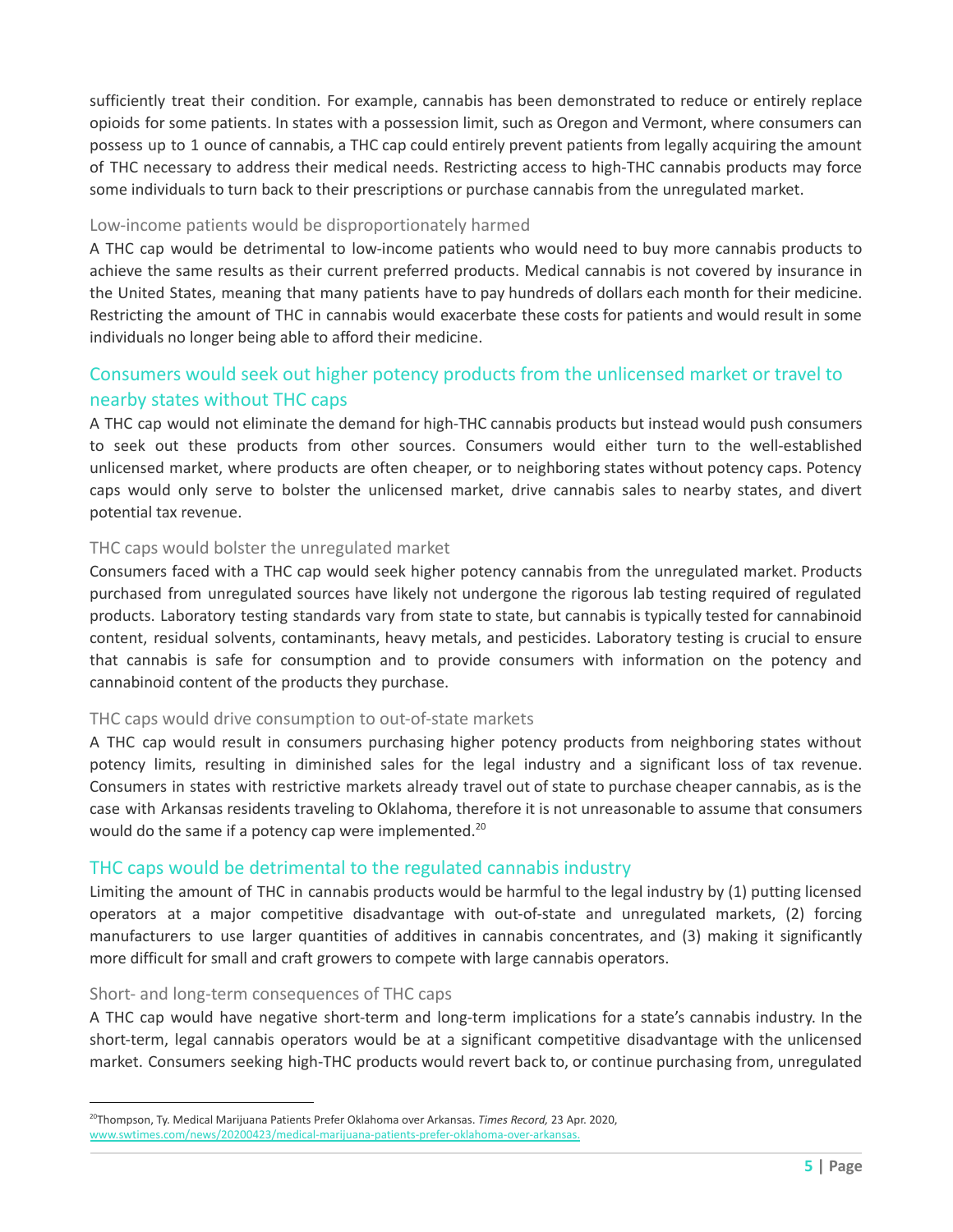sources. To successfully eliminate the unregulated cannabis market, legal operators must be given the ability to compete on price, quality, and convenience. A THC cap would make viability in the legal industry exceedingly difficult for licensed operators. In the long-term, cannabis products grown and processed in a state with a restrictive potency cap would be significantly less competitive in a federal regulatory framework that permits interstate commerce, as consumers would simply seek out-of-state products with higher THC levels.

#### Manufacturers would be forced to use larger amounts of fillers in concentrates

A THC cap would be especially detrimental to the quality of cannabis concentrates, which many patients rely on for quick pain relief. Cannabis concentrates are products derived from the cannabis plant and processed into a concentrated form. Concentrates are made by recovering desirable compounds, such as cannabinoids or terpenes, from plant materials through mechanical or chemical means. Certain cannabis concentrates, such as oils consumed using a vaporizer, allow an individual to consume small, yet potent, amounts of cannabis quickly. These products typically take effect within minutes, making them a favorable option for patients experiencing chronic or intractable pain. In addition to the fast-acting nature of some concentrates, many patients and adult-use consumers are drawn to these products because they contain high amounts of cannabinoids without excess plant material.

A THC cap would require manufacturers to use larger quantities of additives in cannabis concentrates to ensure their products are compliant. Many concentrate products use small amounts of fillers, such as coconut oil, propylene glycol, medium-chain triglycerides (MCTs), and fragrances, to achieve a desired consistency, taste, or experience for the consumer. Limiting the amount of THC in concentrates would unnecessarily force a greater reliance on these additives.

#### Microbusinesses and craft growers would be harmed

Microbusinesses and craft cannabis growers whose main competitive advantage is the potency and quality of their cannabis products would fare much worse with the implementation of a THC cap than large, multi-state operators. A THC cap would make the cannabis industry overall less competitive with less product diversity.

## Policy Recommendations

THC caps are harmful and **should be avoided entirely**. Going further, to protect consumers, encourage responsible and safe consumption, and address the concerns about the potential impact of high-potency cannabis products, the following policy recommendations should be considered:

### Require all cannabis products to include proper warning labels and information on cannabinoid content

To promote consumer safety and education, cannabis products should be required to include reasonable warning labels and information on cannabinoid content. The intent of warning labels should be to inform consumers about the potential intoxicating effects and health risks of cannabis, as well as caution against driving or operating heavy machinery while under the influence. Warning labels should also include clear instructions to keep the product away from children. For example, California requires all cannabis concentrates to include the following warning:

"GOVERNMENT WARNING: THIS PRODUCT CONTAINS CANNABIS, A SCHEDULE I CONTROLLED SUBSTANCE. KEEP OUT OF REACH OF CHILDREN AND ANIMALS. CANNABIS PRODUCTS MAY ONLY BE POSSESSED OR CONSUMED BY PERSONS 21 YEARS OF AGE OR OLDER UNLESS THE PERSON IS A QUALIFIED PATIENT. THE INTOXICATING EFFECTS OF CANNABIS PRODUCTS MAY BE DELAYED UP TO TWO HOURS. CANNABIS USE WHILE PREGNANT OR BREASTFEEDING MAY BE HARMFUL.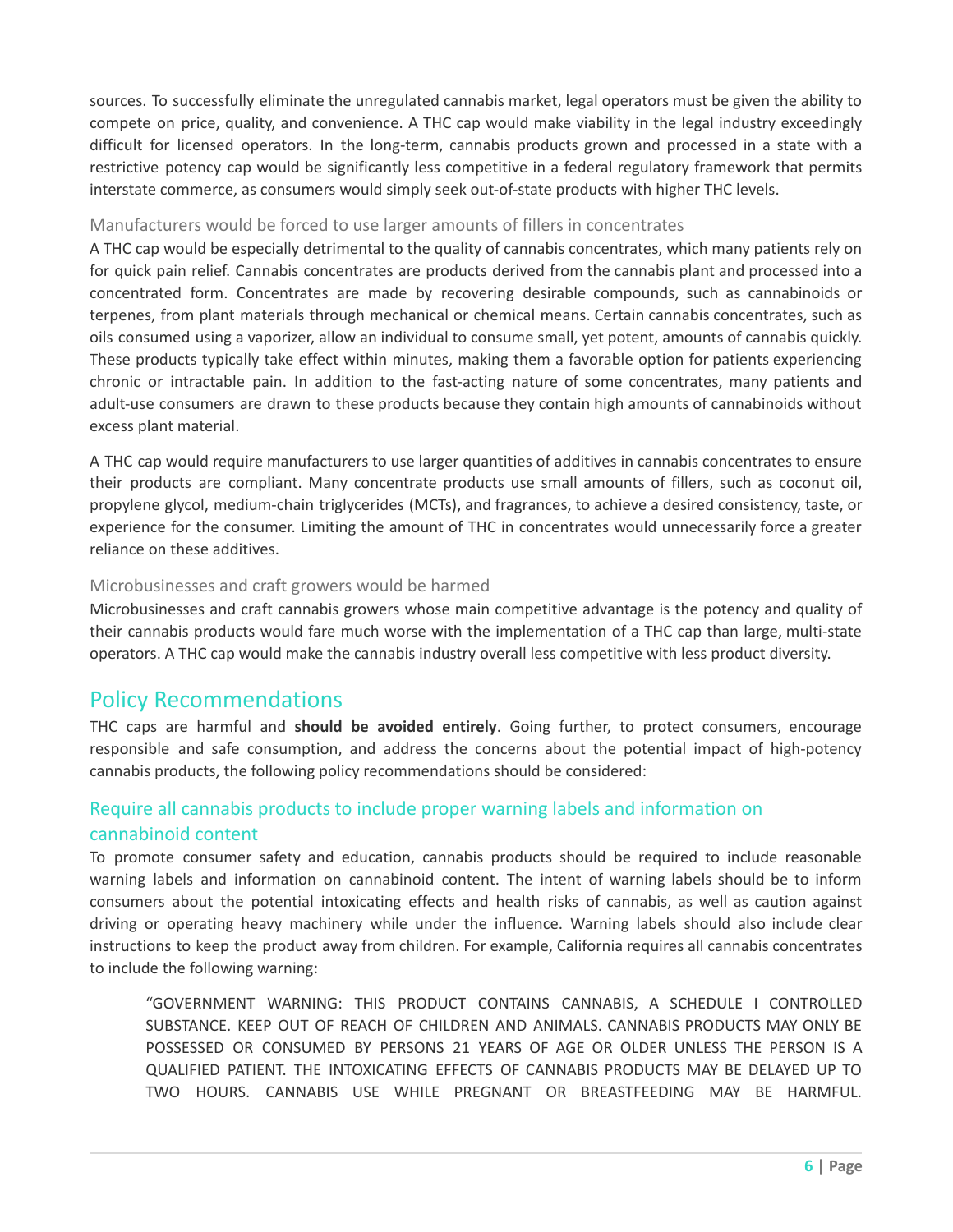#### CONSUMPTION OF CANNABIS PRODUCTS IMPAIRS YOUR ABILITY TO DRIVE AND OPERATE MACHINERY. PLEASE USE EXTREME CAUTION."

Labels should also include the major cannabinoids present in the cannabis product, along with the quantities listed as a percentage or in milligrams. At a minimum, the amount of THC and CBD should be included on the label.

#### Adopt reasonable package and serving size limitations for cannabis edibles

Limits on the amount of THC in edibles are commonplace in medical and adult-use markets. For example, edibles in Colorado cannot exceed 10mg of THC per individual serving or 100mg of THC per package. Cannabis edibles differ from other cannabis products primarily in the way they are processed in the body. After consumption, the active compounds in an edible metabolize in the liver, converting delta-9 THC into 11-hydroxy-THC, a THC analog that is more potent and longer-lasting than delta-9 THC. Edibles also take longer than other cannabis products to take effect. The effects of smoked cannabis can be felt almost immediately, whereas edibles can take up to two hours to impact the body.

Because edibles are typically more potent, longer-lasting, and have a delayed impact, these reasonable THC limits and serving sizes help prevent individuals from consuming too much cannabis too quickly. However, THC limits should not fall below 100mg for a single edible product. Alaska recently increased the maximum THC limits in edibles from 5mg of THC per serving with a maximum of 50mg of THC per package to 10mg per serving and 100mg per package.<sup>21</sup>

| <b>State</b>  | <b>Edible Serving Size THC Limit</b> | <b>Edible Package THC Limit</b> |
|---------------|--------------------------------------|---------------------------------|
| California    | 10 <sub>mg</sub>                     | 100 <sub>mg</sub>               |
| Colorado      | 10 <sub>mg</sub>                     | 100mg                           |
| Massachusetts | 5.5 <sub>mg</sub>                    | 110 <sub>mg</sub>               |

#### **Examples of statewide THC limits for edibles**

#### Allow cannabis businesses to reasonably brand and market their products

Instead of harmful THC caps to discourage the consumption of high-potency cannabis, operators should be allowed to include information on potency and recommended dosage in the marketing and branding of their cannabis products. Advertising and branding play a critical role in supporting the licensed market and promoting consumer knowledge of safe, legal cannabis. If brands are limited to including only the cannabinoid content on their packaging and labeling, as is the case in Canada, consumers will likely conflate higher THC with higher quality. One study found that very few consumers are able to understand quantitative THC labeling (i.e. displaying the amount of THC in milligrams), whereas consumers are much more likely to understand THC content and recommended dosage if a product label included serving sizes and additional symbols to indicate potency (i.e. a traffic light system to signal 'low' vs. 'high' THC). $^{22}$  Allowing brands to include information about a cannabis product's unique characteristics, intended effect, and suggested use on packaging, labeling, and advertising will guide consumers to make purchasing decisions based on several factors, not just THC content.

<sup>22</sup>Leos-Toro, Cesar. "Cannabis Labelling and Consumer Understanding of THC Levels and Serving Sizes." *Drug and Alcohol Dependence,* vol. 208, Mar. <sup>21</sup> Hughes, Zachariah. "THC Levels in Edibles Can Now Double in Alaska. What Does That Mean?" *Anchorage Daily News*, Anchorage Daily News, 10 Aug. 2021, www.adn.com/alaska-marijuana/2021/08/08/thc-levels-in-edibles-can-now-double-in-alaska-what-does-that-exactly-mean/.

<sup>2020,</sup> p. 107843., doi:10.1016/j.drugalcdep.2020.107843.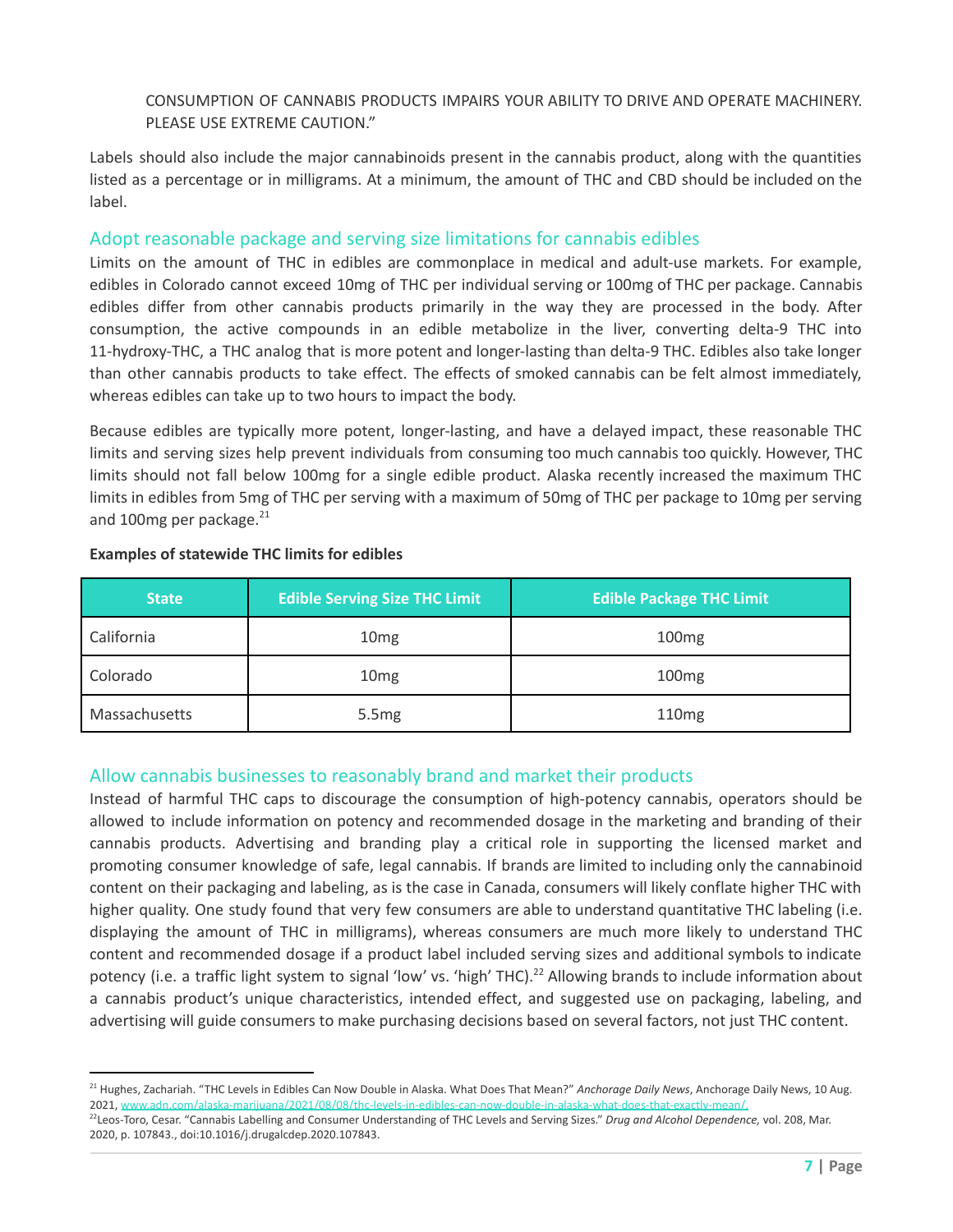#### Use cannabis tax revenue to fund healthcare programs, research, and educational campaigns

Potential negative externalities associated with the consumption of high-potency cannabis can be addressed with the allocation of tax revenue to healthcare programs, educational campaigns, and new research.

#### Funding for healthcare programs

The majority of states with legal adult-use cannabis allocate at least some cannabis revenue to health services or drug and alcohol treatment programs. For example, Oregon allocates 20% of all cannabis tax revenue to mental health services and alcohol and drug abuse treatment programs.<sup>23</sup> Though cannabis-related hospitalizations are rare, and adult-use legalization is associated with a decline in adolescent treatment admissions for cannabis, allocating tax revenue to healthcare and drug treatment programs can help address any potential adverse public health impacts related to cannabis.<sup>24</sup>

#### Educational campaigns

Educational campaigns can help inform consumers of the potential risks of cannabis and can encourage responsible, safe consumption. Colorado's *Good to Know* campaign provides an example of an educational program that was successful in educating the public on safe cannabis consumption and the potential adverse consequences of excessive use. Instead of taking a position in support or opposition of cannabis, the campaign instead focused on "educating the public on legal use and the health effects of marijuana."<sup>25</sup> This objective and non-judgmental approach proved successful, as residents familiar with the campaign were 2.5 times more likely to have knowledge of Colorado's cannabis laws. The campaign was also successful in increasing the public's perception of the risks and health impacts of impaired driving, excessive use, over-consumption of edibles, and leaving cannabis products in open containers in homes with children. Colorado's *Good to Know* campaign is evidence that publicly-funded educational programs can be successful in teaching consumers about the potential risks of cannabis and how to be a responsible, informed consumer.

#### Research

Tax revenue can also be used to fund much-needed research on the science of cannabis, the effect of cannabis and different cannabinoids on human health, and the social and economic impacts of legalization. For example, California awards \$10 million every year to public universities to research the public health, safety, economic and environmental impact of cannabis legalization.

*<sup>23</sup> Oregon Marijuana Tax: Distribution Information.* Oregon Department of Revenue, 2021,

[www.oregon.gov/dor/programs/gov-research/Documents/Financial%20reporting%20distributions%20public.pdf.](http://www.oregon.gov/dor/programs/gov-research/Documents/Financial%20reporting%20distributions%20public.pdf.)

<sup>24</sup> Mennis, Jeremy. Trends in Adolescent Treatment Admissions for Marijuana in the United States, 2008–2017. *Centers for Disease Control and Prevention*, 19 Nov. 2020, [www.cdc.gov/pcd/issues/2020/20\\_0156.htm.](http://www.cdc.gov/pcd/issues/2020/20_0156.htm.)

<sup>&</sup>lt;sup>25</sup>Colorado Department of Public Health and Environment, 2018, "Retail Marijuana Education Program: 2017 Annual Report," [www.colorado.gov/pacific/sites/default/files/MJ\\_RMEP\\_FinalMJReport17.pdf.](http://www.colorado.gov/pacific/sites/default/files/MJ_RMEP_FinalMJReport17.pdf.)